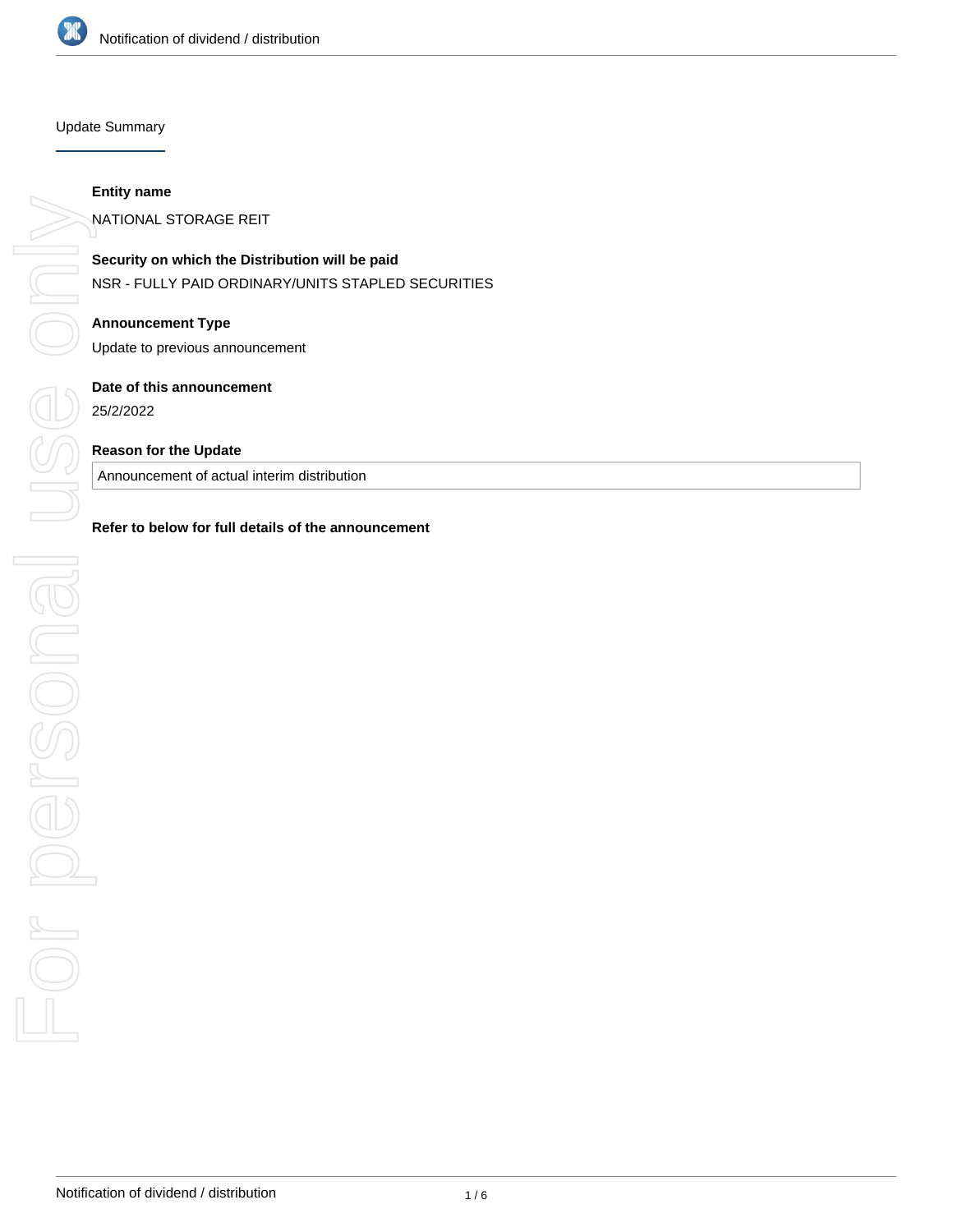

#### Announcement Details

Part 1 - Entity and announcement details

# **1.1 Name of +Entity**

NATIONAL STORAGE REIT

# **1.2 Registered Number Type** other

#### **Registration Number**

National Storage Holdings Limited ACN 166 572 845 National Storage Financial Services Limited ACN 600 787 246 as responsible entity for the National Storage Property Trust ARSN 101 227 712

# **1.3 ASX issuer code**

NSR

#### **1.4 The announcement is**

Update/amendment to previous announcement

### **1.4a Reason for update to a previous announcement**

Announcement of actual interim distribution

#### **1.4b Date of previous announcement(s) to this update**

14/12/2021

#### **1.5 Date of this announcement**

25/2/2022

# **1.6 ASX +Security Code**

NSR

# **ASX +Security Description**

FULLY PAID ORDINARY/UNITS STAPLED SECURITIES

Part 2A - All dividends/distributions basic details

# **2A.1 Type of dividend/distribution** Ordinary

# **2A.2 The Dividend/distribution:**

relates to a period of six months

**2A.3 The dividend/distribution relates to the financial reporting or payment period ending ended/ending (date)**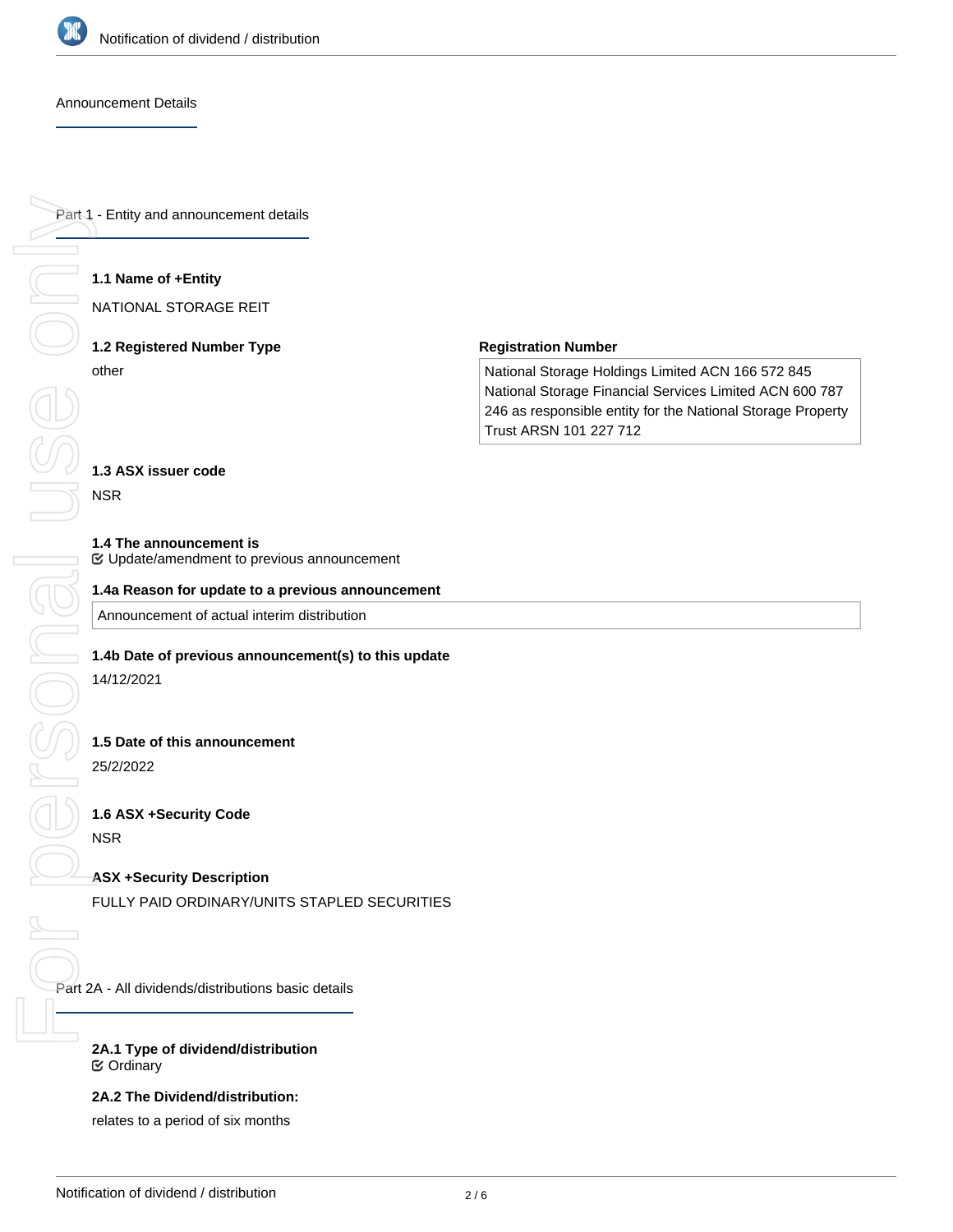

# **2A.3 The dividend/distribution relates to the financial reporting or payment period ending ended/ending (date)**

31/12/2021

# **2A.4 +Record Date**

31/12/2021

# **2A.5 Ex Date**

30/12/2021

# **2A.6 Payment Date**

1/3/2022

**2A.7 Are any of the below approvals required for the dividend/distribution before business day 0 of the timetable?**

- **Security holder approval**
- **Court approval**
- **Lodgement of court order with +ASIC**
- **ACCC approval**
- **FIRB approval**
- **Another approval/condition external to the entity required before business day 0 of the timetable for the dividend/distribution.**

No

no or

AUD - Australian Dollar

| 2A.9 Total dividend/distribution payment amount per | <b>Estimated or Actual?</b> |
|-----------------------------------------------------|-----------------------------|
| +security (in primary currency) for all             | <b>E</b> Actual             |
| dividends/distributions notified in this form       |                             |

AUD 0.04600000

2A.8 Currency in which the dividend/distribution is made ("primary currency")<br>
AUD - Australian Dollar<br>
2A.9 Total dividend/distribution payment amount per<br>
Estimated or Actual<br>
dividends/distributions notified in this for **2A.10 Does the entity have arrangements relating to the currency in which the dividend/distribution is paid to securityholders that it wishes to disclose to the market?** No

> **2A.11 Does the entity have a securities plan for dividends/distributions on this +security?** We have a Dividend/Distribution Reinvestment Plan (DRP)

**2A.11a If the +entity has a DRP, is the DRP applicable to this dividend/distribution? 2A.11a(i) DRP Status in respect of this dividend/distribution** Full DRP Yes For personal use only

#### **2A.12 Does the +entity have tax component information apart from franking?** Yes

Part 3A - Ordinary dividend/distribution

**3A.1 Is the ordinary dividend/distribution estimated at**

**3A.1a Ordinary dividend/distribution estimated amount**

**this time?**

**per +security**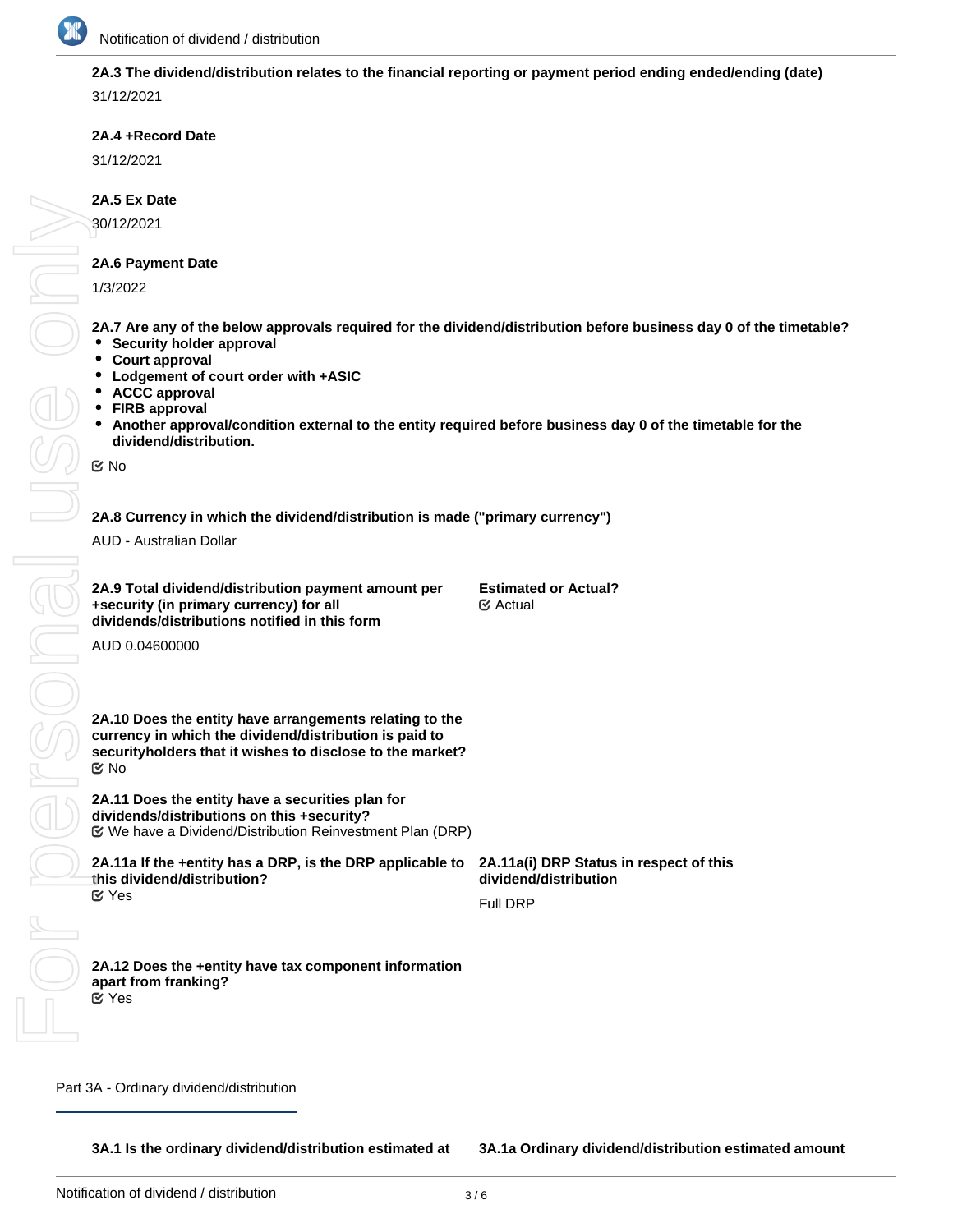

| this time?<br>$\mathfrak{C}$ No                                                                               | per +security<br>AUD 0.04600000                                     |
|---------------------------------------------------------------------------------------------------------------|---------------------------------------------------------------------|
| 3A.1a(i) Date that actual ordinary amount will be<br>announced                                                | <b>Estimated or Actual?</b><br>$\mathfrak{C}$ Actual                |
| 25/2/2022                                                                                                     |                                                                     |
| 3A.1b Ordinary Dividend/distribution amount per<br>$\sf{security}$                                            |                                                                     |
| AUD 0.04600000                                                                                                |                                                                     |
| 3A.2 Is the ordinary dividend/distribution franked?<br>$\mathbb Z$ No                                         |                                                                     |
| 3A.3 Percentage of ordinary dividend/distribution that is<br>franked                                          |                                                                     |
| 0.0000%                                                                                                       |                                                                     |
| 3A.4 Ordinary dividend/distribution franked amount per<br>+security                                           | 3A.5 Percentage amount of dividend which is unfranked<br>100.0000 % |
| AUD 0.00000000                                                                                                |                                                                     |
| 3A.6 Ordinary dividend/distribution unfranked amount<br>per +security excluding conduit foreign income amount |                                                                     |
| AUD 0.04600000                                                                                                |                                                                     |
| 3A.7 Ordinary dividend/distribution conduit foreign<br>income amount per security                             |                                                                     |
| AUD 0.00000000                                                                                                |                                                                     |
|                                                                                                               |                                                                     |

Part 3E - Other - distribution components / tax

# **3E.1 Please indicate where and when information about tax components can be obtained (you may enter a url).**

A payment advice will be sent to investors following payment of the half year distribution, which is expected to be on or about 1 March 2022. Further information regarding taxation components will be made available at <http://www.nationalstorageinvest.com.au> at the end of August 2022.

3E.2 Please indicate the following information if applicable. (Refer Annual Investment Income Report specification for further information)

| <b>Field Name</b>                                                        | <b>AIIR Specification Reference</b> | Value | Estimated/Actual |
|--------------------------------------------------------------------------|-------------------------------------|-------|------------------|
| Interest                                                                 | 9.79                                |       |                  |
| Unfranked dividends not<br>declared to be conduit foreign 9.80<br>income |                                     |       |                  |
| Unfranked dividends declared 9.81<br>to be conduit foreign income        |                                     |       |                  |
| Assessable foreign source<br>income                                      | 9.91                                |       |                  |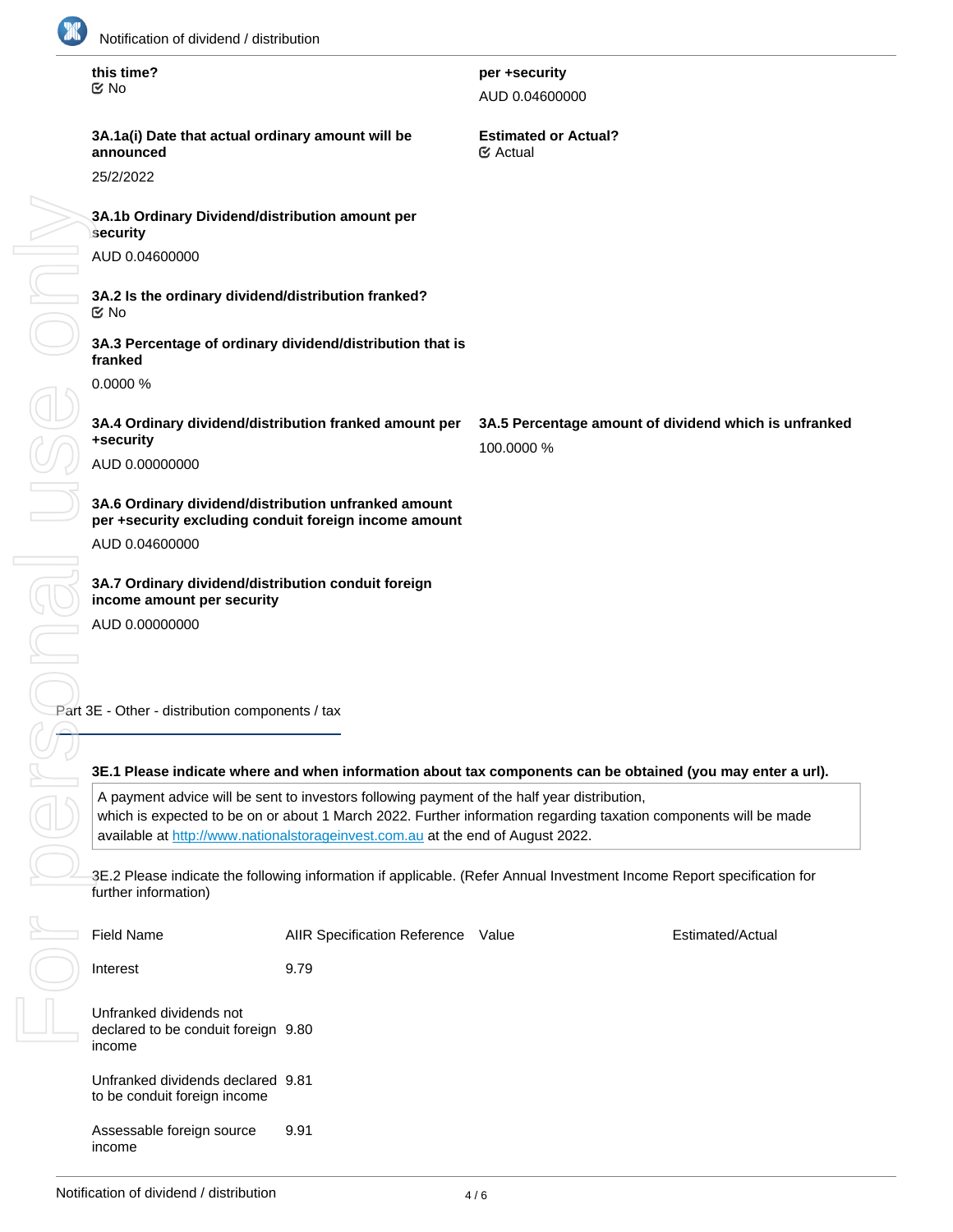| Tax-free amounts                                                                         | 9.96  |                                                                                                                   |
|------------------------------------------------------------------------------------------|-------|-------------------------------------------------------------------------------------------------------------------|
| Tax-deferred amounts                                                                     | 9.97  |                                                                                                                   |
| Managed investment trust<br>fund payments                                                | 9.105 |                                                                                                                   |
| Franked distributions from<br>trusts                                                     | 9.120 |                                                                                                                   |
| Gross cash distribution                                                                  | 9.121 |                                                                                                                   |
| Interest exempt from<br>withholding                                                      | 9.122 |                                                                                                                   |
| Capital Gains discount<br>method Non-Taxable<br>Australian property                      | 9.124 |                                                                                                                   |
| Capital gains other<br>Non-Taxable Australian<br>property                                | 9.126 |                                                                                                                   |
| Other income                                                                             | 9.130 |                                                                                                                   |
| Royalties                                                                                | 9.135 |                                                                                                                   |
| <b>NCMI</b>                                                                              |       |                                                                                                                   |
| <b>Excluded from NCMI</b>                                                                |       |                                                                                                                   |
|                                                                                          |       |                                                                                                                   |
| Part 4A - +Dividend reinvestment plan (DRP)                                              |       |                                                                                                                   |
|                                                                                          |       | 4A.1 What is the default option if +security holders do not indicate whether they want to participate in the DRP? |
| 4A.2 Last date and time for lodgement of election<br>notices to share registry under DRP |       | 4A.3 DRP discount rate                                                                                            |
| Tuesday January 4, 2022 17:00:00                                                         |       | 2.0000 %                                                                                                          |
| 4A.4 Period of calculation of reinvestment price                                         |       |                                                                                                                   |
| <b>Start Date</b>                                                                        |       | <b>End Date</b>                                                                                                   |
| 8/2/2022                                                                                 |       | 21/2/2022                                                                                                         |
|                                                                                          |       |                                                                                                                   |

| <b>Start Date</b> | <b>End Date</b> |
|-------------------|-----------------|
| 8/2/2022          | 21/2/2022       |

# **4A.5 DRP price calculation methodology**

Stapled securities will be issued at the volume weighted average market price of NSR stapled securities over a period of 10 trading days, commencing on 8 February 2022, less a 2 percent discount.

| 4A.6 DRP Price (including any discount):  | 4A.7 DRP +securities +issue date                       |
|-------------------------------------------|--------------------------------------------------------|
| AUD 2.41070                               | 1/3/2022                                               |
| 4A.8 Will DRP +securities be a new issue? | 4A.8a Do DRP + securities rank pari passu from + issue |

**date?**